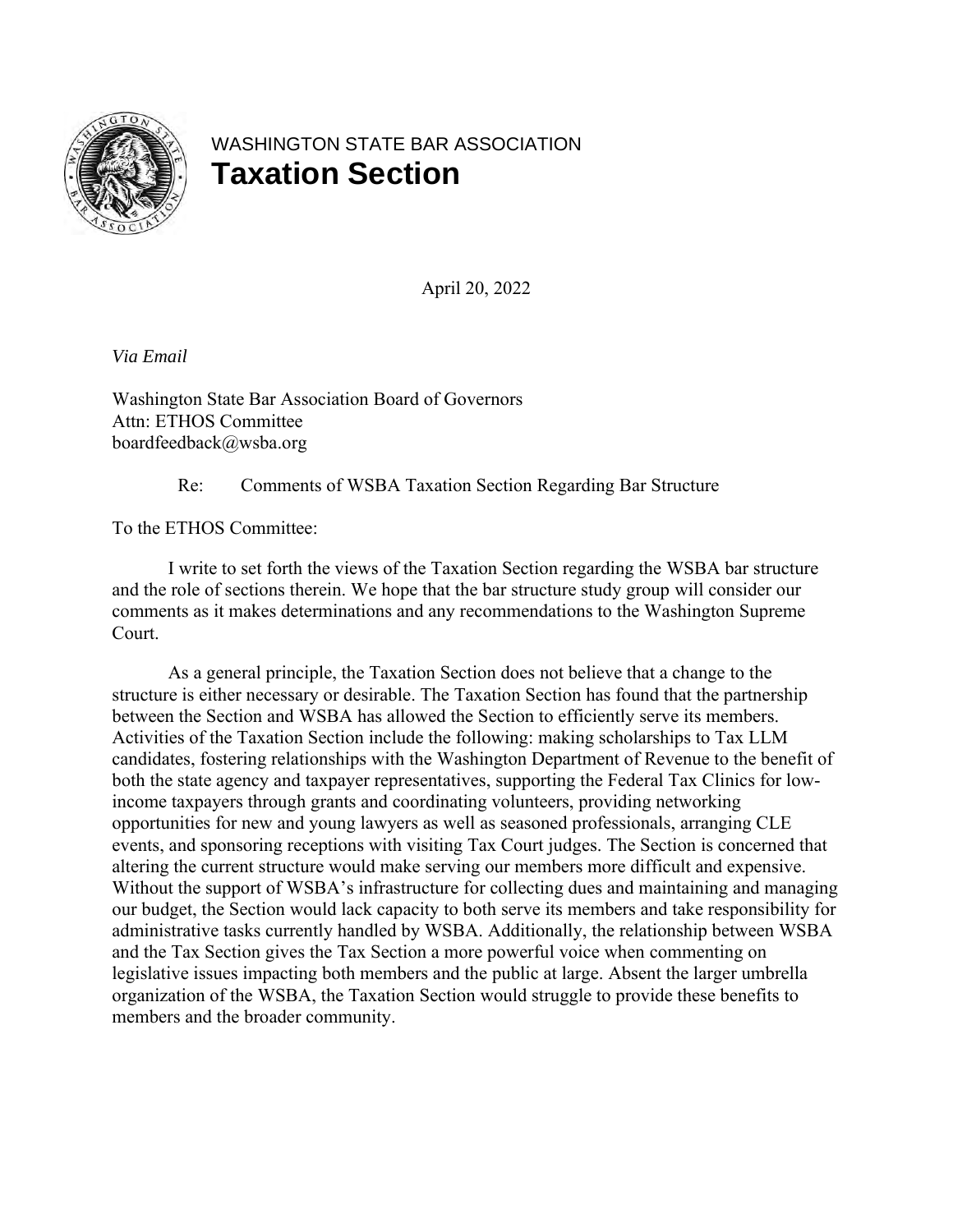ETHOS Committee April 20, 2022 Page 2

In short, the Taxation Section is in favor of the status quo integrated bar system that fosters a strong relationship between WSBA and the sections. If changes are ultimately required, the Taxation Section strongly supports a larger bar organization with the option of individualized sections that foster a partnership between WSBA and the sections without spinning off sections into independent membership organizations. We greatly appreciate the Committee's consideration of the Taxation Section's perspective on these challenging issues.

Please do not hesitate to contact me if you would like to further discuss any of the above.

Sincerely yours,

#### **Washington State Bar Association Taxation Section**

Chair Ht Taylor

 Email: Claire.Taylor@stokeslaw.com Phone: 206-626-6000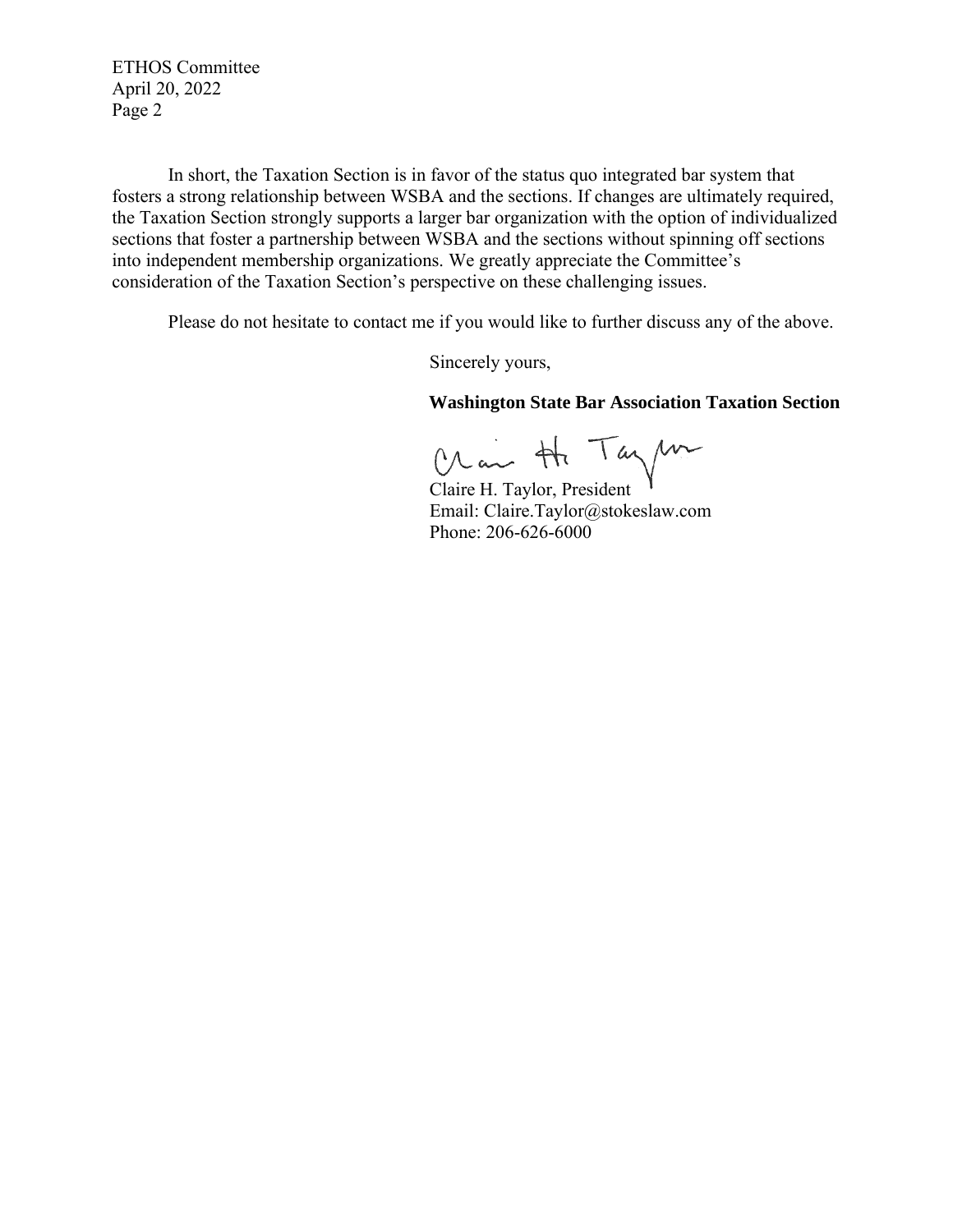From: Board Feedback **Subject:** FW: [External]Bar structure

-----Original Message-----

From: Geoffrey Revelle <geoff.revelle@FisherBroyles.com> Sent: Thursday, April 21, 2022 12:38 PM To: Board Feedback <BoardFeedback@wsba.org> Subject: [External]Bar structure

The integrated Bar structure is out of date and possibly illegal. The Bar should just do licensing, CLEs, tasks assigned by the Supreme Court and Discipline. Form a voluntary bar for everything else. Geoff Revelle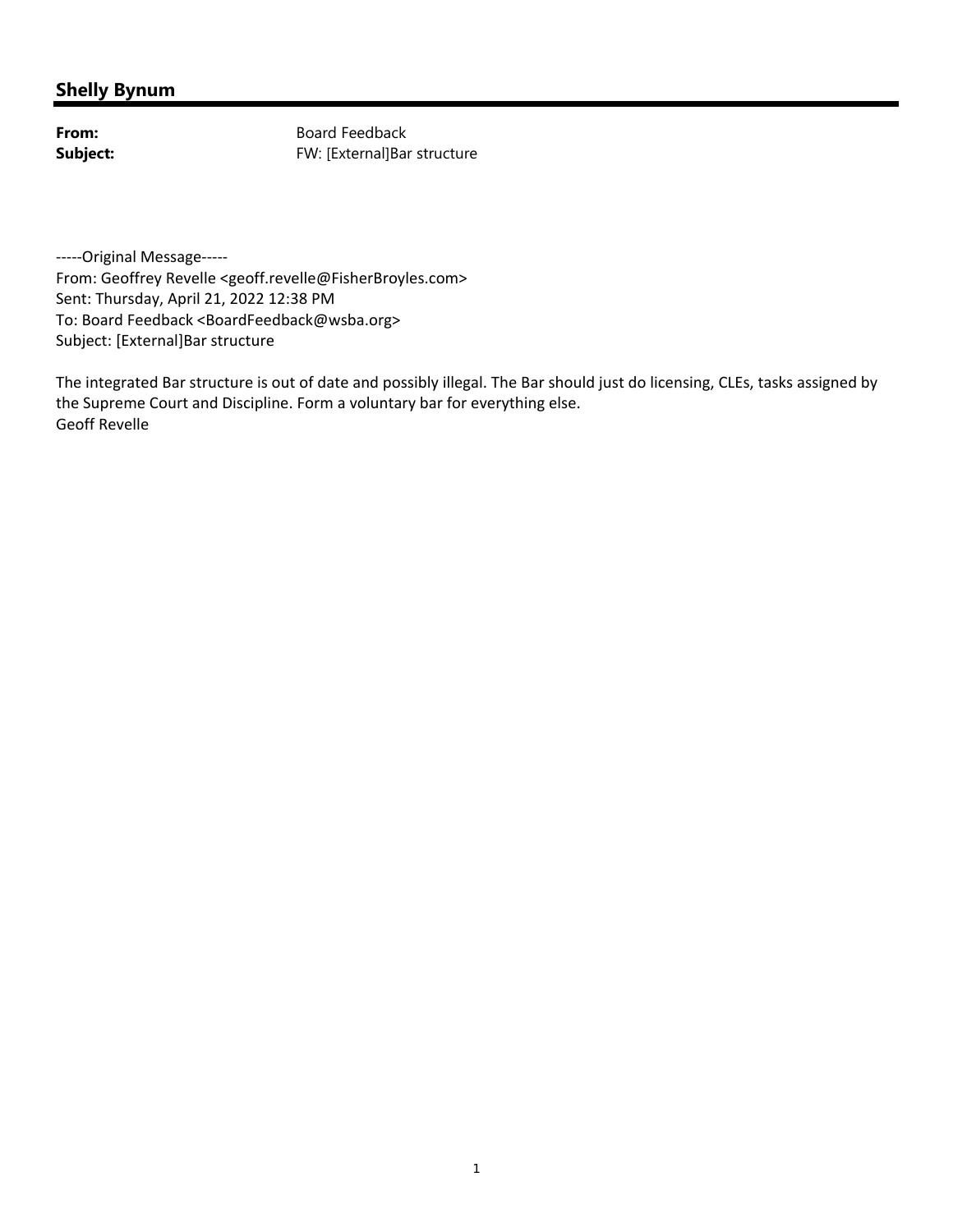**From:** Board Feedback Subject: FW: [External]Bar Structure Study Feedback

**From:** Sherri Marie Carr <carrsmarie@gmail.com> **Sent:** Thursday, April 21, 2022 9:36 AM **To:** Board Feedback <BoardFeedback@wsba.org> **Subject:** [External]Bar Structure Study Feedback

"You can also send feedback at any time during the study process to boardfeedback@wsba.org. Two specific questions of importance for members are: *What resources, benefits, services, and programs does the WSBA provide that are important to your practice and the overall profession? And what aspects of the current bar structure, if any, cause challenges?"*

*What resources, benefits, services, and programs does the WSBA provide that are important to your practice and the overall profession?* 

I'm a fan of the following:

- Free CLEs;
- Information on Proposed Rule Changes and how to comment about such; and
- The newsletters about what the Bar is involved in and how to participate if that is something that interests you or others.
- The WSBA of all the Bars/jurisdictions I'm admitted to practice in seems to lead the way in a lot of respects: i.e. mental health related aspects to bar admissions, studying the bar structure aspects, looking into the aspect of covid re mail delivery for court proceedings and applicable matters.

*And what aspects of the current bar structure, if any, cause challenges?*

 The associated fees for membership; other non-free CLEs, requirements for CLEs that overlap in other jurisdictions I'm admitted to but still have to comply with yours; having to have a registered agent in WA and pay the associated fees for that, even if I have no clients in WA.

Thank you for your consideration of my feedback and for all y'all do.

Take care,

Sherri Marie

-- Sherri Marie Carr, Esq. on LinkedIn

The S. M. Carr Law Firm, Ltd. Co. 202 Old Salem Road Seneca, South Carolina 29672 864-882-8358 phone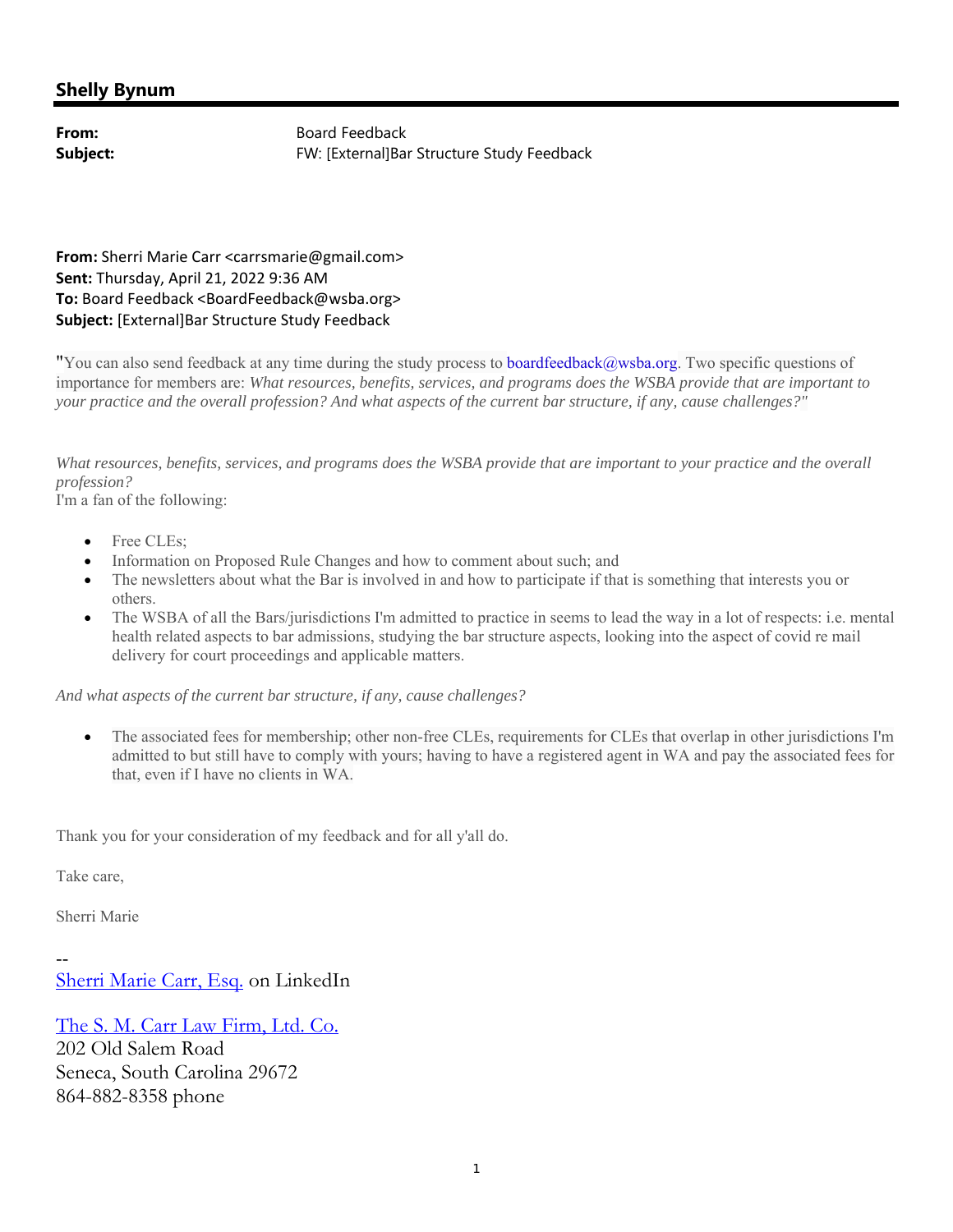From: Board Feedback **Subject:** FW: [External]We should have a voluntary Bar Association

**From:** William Weissinger <weissinger@rockisland.com> **Sent:** Thursday, April 21, 2022 10:58 AM **To:** Board Feedback <BoardFeedback@wsba.org> **Subject:** [External]We should have a voluntary Bar Association

The State should handle discipline. A voluntary Bar Association would provide services the members want, and are willing to join the Association to obtain.

That is the way it worked in Massachusetts and it worked well. I recommend you adopt that model here.

Bill

William Weissinger WSBA #19332 Friday Harbor, Washington 360‐378‐5674